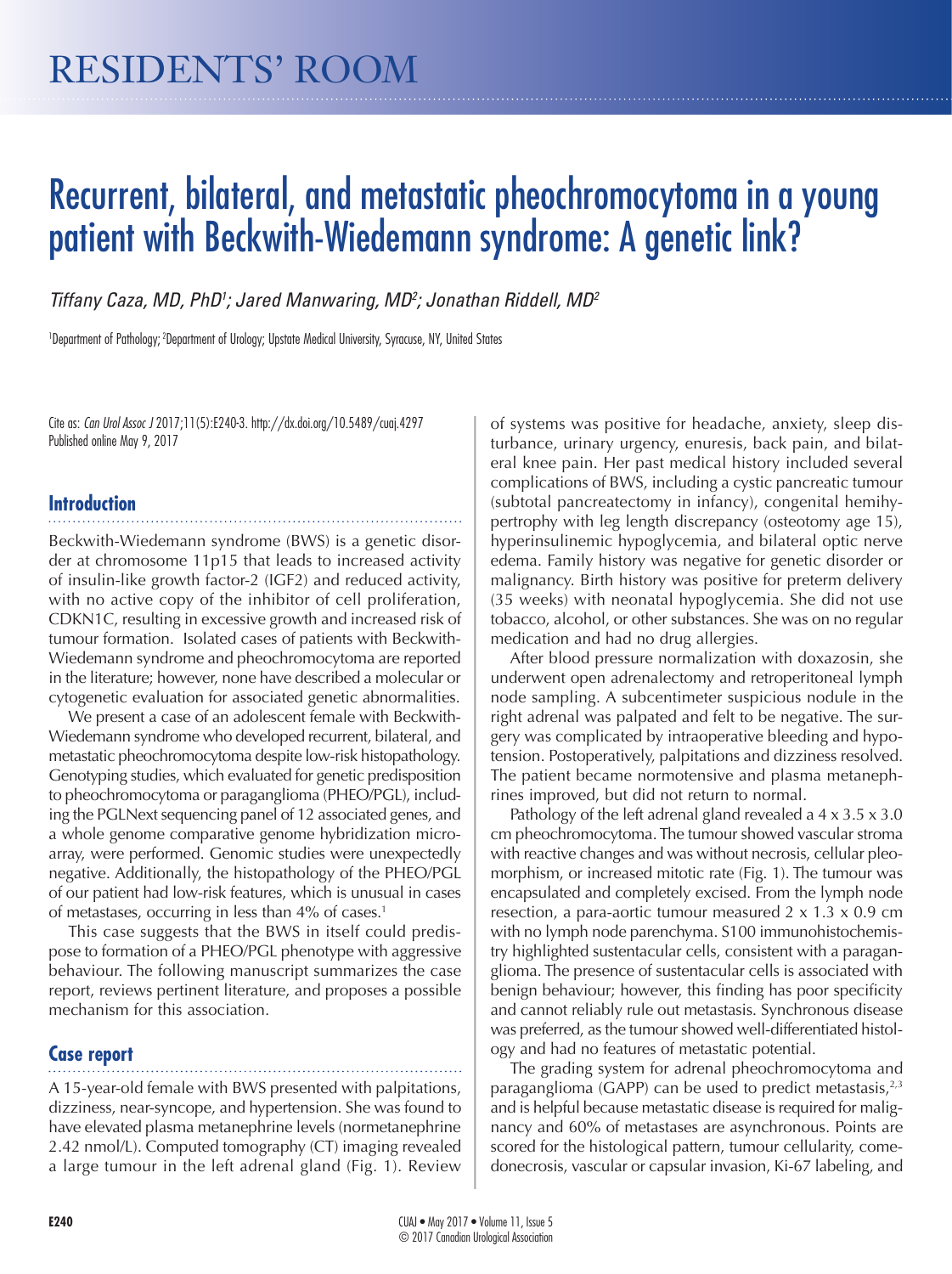

*Fig 1. (Left)* Computerized tomographic imaging showing a heterogeneous enhancing, solid cystic mass in the left adrenal gland measuring 4.3 x 3.3 x 3.0 cm. The mass displaced the anterior margin of the upper pole of the left kidney without invasion into renal parenchyma. The left renal artery is displaced by the mass without significant compression. *(Right)* Pheochromocytoma, paraganglioma, and lymph node metastasis; *(A)* pheochromocytoma primary adrenal medullary tumour with characteristic Zellballen pattern and low-risk histopathology (H&E); *(B)* synaptophysin positivity in main tumour; *(C)* chromogranin positivity in main tumour; *(D)* paraaortic paraganglioma (H&E); *(E)* synaptophysin positivity in para-aortic paraganglioma; and *(F)* lymph node metastasis (H&E).

catecholamine subtype. The tumour had a Zellballen pattern with low cellularity, with the absence of comedonecrosis, lymphovascular invasion, or high Ki-67. Although staining for the specific catecholamine subtype was not performed, this is considered well-differentiated.

One year following left adrenalectomy, the patient represented with symptoms of headaches, palpitations, and anxiety, with an increasing plasma normetanephrines, concerning for recurrence. Repeat positron-emission tomography (PET)-CT revealed interval growth of the right adrenal lesion and a new left para-aortic nodule at the left renal hilum. Familial PHEO/PGL syndrome was suspected and a staged, minimally invasive approach was planned with the first attempt to spare the right adrenal to prevent adrenal insufficiency, followed by removal of the left peri-aortic nodule with completion periaortic lymph node dissection.

After phenoxybenzamine blockade supplemented by metyrosine, the patient underwent robot-assisted laparoscopic partial right adrenalectomy. A 1.2 cm pheochromocytoma was identified with a focally positive resection margin consistent with enucleation and adrenal preservation surgery. Two months following the right partial adrenalectomy, a complete robot-assisted laparoscopic left-sided retroperitoneal node dissection was performed. Evaluation of 12 lymph nodes revealed a focus of metastatic pheochromocytoma measuring 1.2 mm. The tumour metastasis, similar to the primary tumours, was well-differentiated and lacked adverse features. Four percent of well-differentiated/low-risk tumours metastasize.1 A lumbar puncture to evaluate for leptomeningeal spread was negative. Two years later, there is no evidence of residual disease biochemically or radiologically; the patient is asymptomatic and presumed in remission.

Due to young age, tumour recurrence, and metastatic disease, the possibility of a genetic mutation underlying tumorigenesis was considered. In addition to identifying an underlying genetic risk, molecular panels risk stratify PHEO/ PGL based on gene mutations, catecholamines, and signaling pathways. Those tumours driven by pseudohypoxia (mutations in SDH, FH, HIF, Ras, KIF1B, PHD2, or VHL) tend to produce norepinephrine or dopamine and behave aggressively. Pseudohypoxia associated pheochromocytomas have a 70% extra-adrenal involvement, multiple tumours in 30%, high rate of metastases, and a majority are intermediate grade (87%). Tumours driven by kinase signaling (mutations in Ret oncogene, NF1, TMEM127, or Max) produce epinephrine, are low-grade, and metastatic disease is infrequent.<sup>4</sup>

A next-generation sequencing panel evaluating genes associated with PHEO/PGL was performed (PGLNext panel, Ambry genetics). Genes on this panel include FH, MAX, MEN1, NF1, RET, SDHA, SDHAF2, SDHB, SDHC, SDHD, TMEM127, and VHL. Full gene sequencing and gross deletion/duplication analysis was performed and identified no pathological abnormalities. A comparative genomic hybridization study was also performed, and results from a SNP microarray (Affymetrix Cytoscan HD) did not identify any major copy number gains or losses and the karyotype was normal. Although the patient had bilateral and metastatic pheochromocytoma, no diseasecausing mutations were identified. It is likely that the history of BWS predisposed to tumour formation.

#### **Discussion**

BWS is an autosomal dominant disorder affecting 1 of 86 000 individuals caused by altered expression of the 11p15.5 locus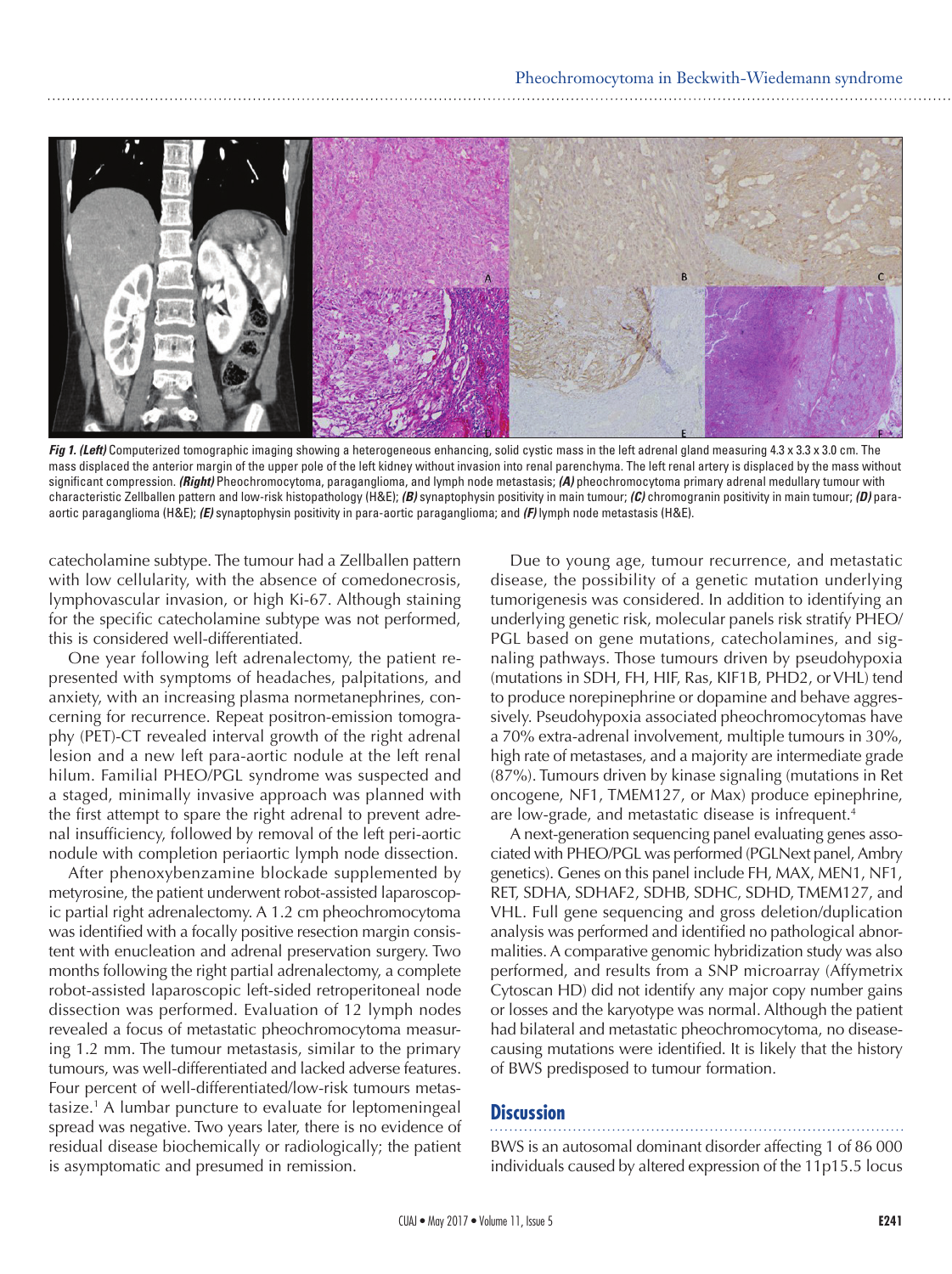due to differences in imprinting. The genes encoded at this locus include the genes IGF-R1, CDKN1c, and non-coding RNAs KCNQ1OT1 and H19. All of these loci regulate cell proliferation. BWS is associated with increased growth within the first few years of life, manifesting as hemihypertrophy or macroglossia. There is an increased rate of malignancy (7.5‒11%)5 and congenital malformations (abdominal wall defects and visceromegaly).

There are five reported cases associating BWS with development of pheochromocytoma, including three cases with bilateral adrenal disease.<sup>4,6-8</sup> None of the previous studies performed prognostic gene sequencing panels or comparative genome hybridization to examine for underlying genomic mutations.

A multiomics approach of >100 pheochromocytomas revealed a low overall degree of genomic instability.<sup>4</sup> 11p deletions were one of the most common copy number variants identified, including the 11p15.5 locus<sup>4</sup> that includes IGF-1R. IGF-1R is involved in cellular growth, contributing to carcinogenesis. Overexpression allows for anchorageindependent growth-promoting invasion and metastasis. There is cross-talk among other pathways, including that of the ER, EGFR, and human epidermal growth factor.<sup>9</sup> This cross-talk leads to downstream mTOR signaling and RAF-MEK activation.<sup>9</sup> Therefore, BWS patients can be resistant to inhibitors of mTOR or the Ras-Raf-Mek-MAPK pathway due to upstream activation.

Interestingly, downstream signaling by IGFs includes multiple players in the pathogenesis of pheochromocytomas.

Therefore, although a genetic mutation in one of the known genes predisposing to pheochromocytomas and paragangliomas was not present, the upstream signaling elicited by IGF-1R can produce a similar cascade in patients with BWS. This cascade involves components of both the pseudohypoxia pathways (from mTOR activation and a metabolic shift mediated by the Warburg effect and dependence on glycolysis, associated with SDH and FH mutations) and kinase-signaling pathways. Due to upstream activation by insulin-like growth factors and other associated growth factors involved in the cross-talk (EGFR, HER-2, etc), IGF-1R tumours could have aggressive behaviour. Currently, IGF signaling is a target for cancer therapy<sup>10</sup> and may act as a target of choice in BWS with metastatic disease. A proposed mechanism showing the cross-talk between IGF-1R with known pathways involved in the pathogenesis of pheochromocytomas and paragangliomas is shown in Fig. 2.

## **Conclusion**

The genetic abnormality at chromosome locus 11p15.5 appears to play a role in the tumorigenesis of pheochromocytoma in patients with BWS.

Competing interests: The authors report no competing personal or financial interests.

This paper has been peer-reviewed.



*Fig. 2.* Proposed signalling pathway showing that genetic loci deregulated through altered methylation in Beckwith-Wiedeman syndrome are upstream of pheochromocytoma-paraganglioma susceptibility genes. Green: protein or regulatory RNA encoded at chromosome 11p15.5; blue: proteins encoded by genes with known mutations in pheochromocytoma-paraganglioma; black arrows: positive regulation; red lines: negative regulation/silencing mechanisms.